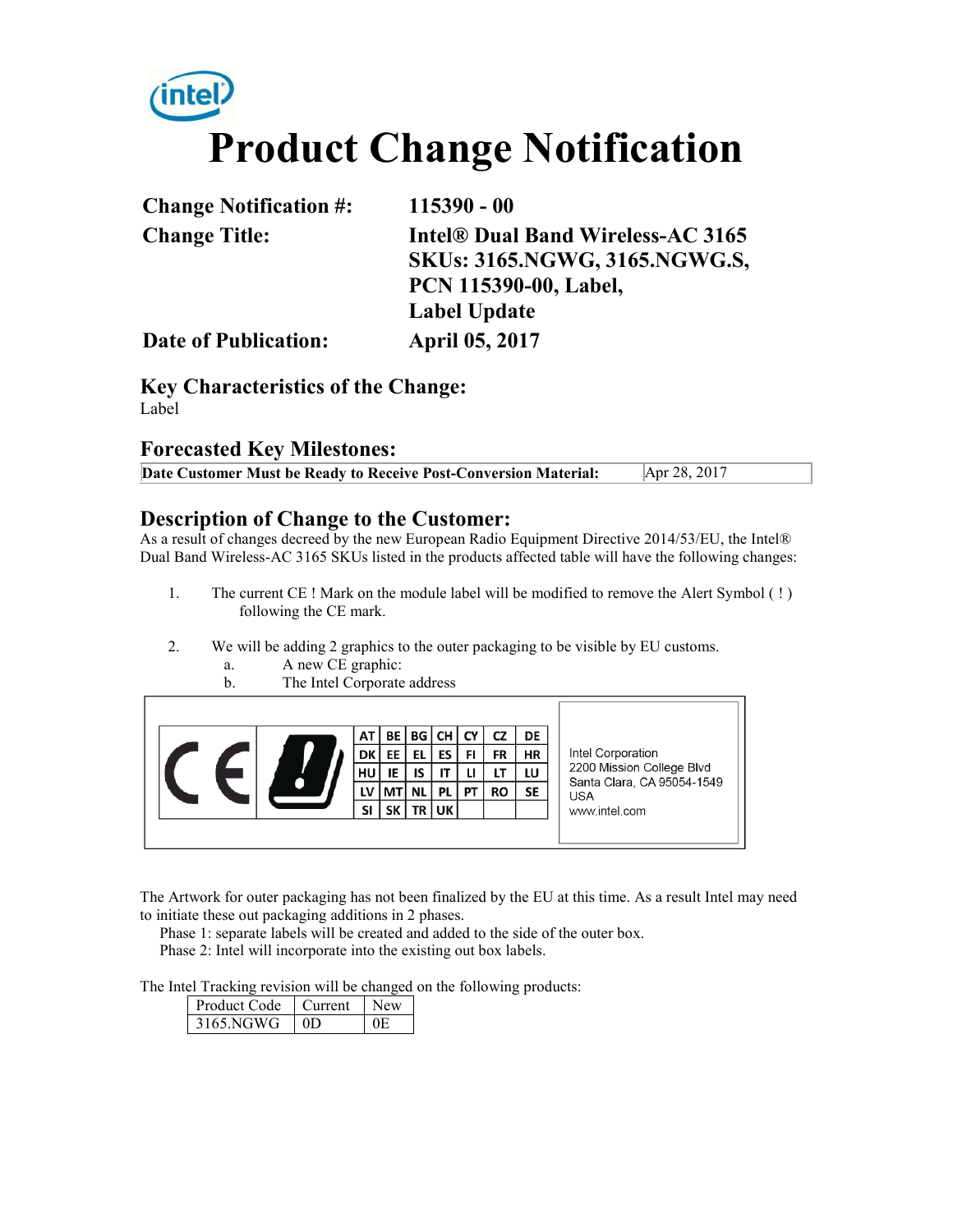

#### **Customer Impact of Change and Recommended Action:**

The label change does not affect the functionality of the product. Customers should be aware of the changes and take any necessary steps to insure no impact for their receiving and processing of the product in their manufacturing.

Milestone dates are estimates and subject to change based on business and operational conditions.

Please contact your local Intel Field Sales Rep if you have any further questions about these changes.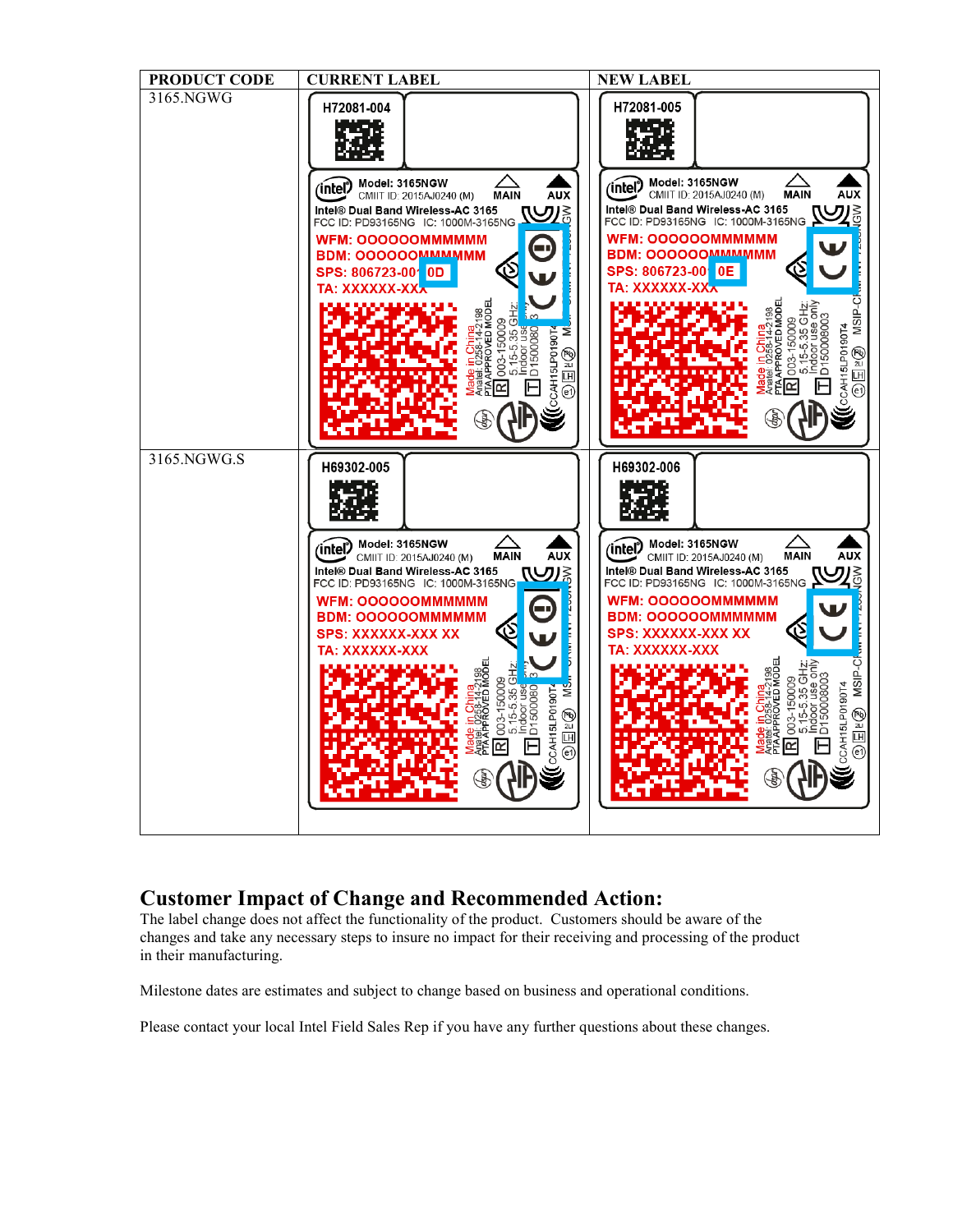### **Products Affected / Intel Ordering Codes:**

| <b>Product Code</b> | MM#    | Pre Change TA | <b>Post Change TA</b> |
|---------------------|--------|---------------|-----------------------|
| 3165.NGWG           | 940106 | H71304-006    | H71304-007            |
| 3165.NGWG.S         | 940107 | H72060-004    | H72060-005            |

## **PCN Revision History:**

| <b>Date of Revision:</b> | <b>Revision Number:</b> | Reason:                  |
|--------------------------|-------------------------|--------------------------|
| April 5, 2017            | 00                      | Originally Published PCN |